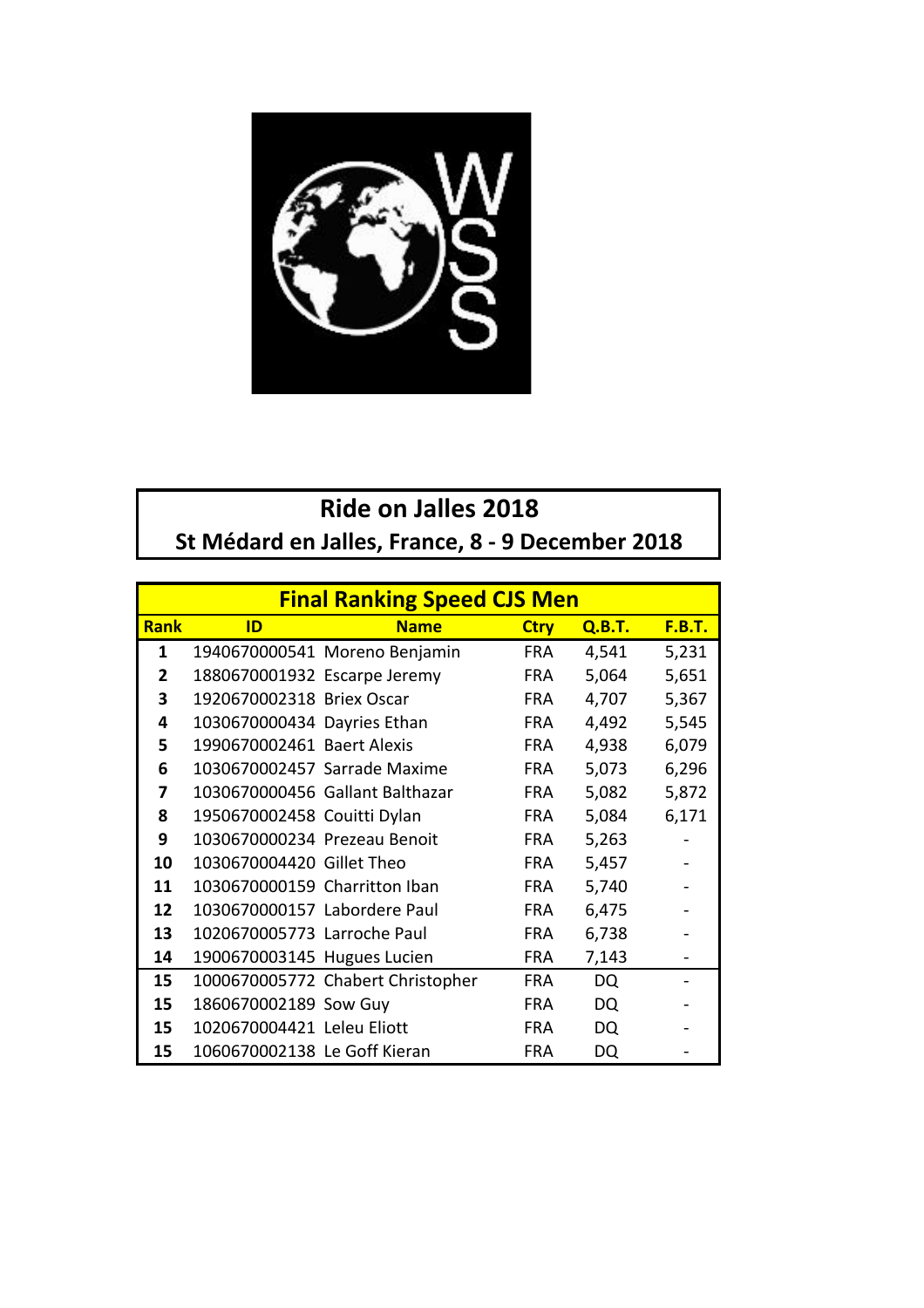|              | <b>Final Ranking Speed Minime Men</b> |                                |             |        |               |  |  |  |
|--------------|---------------------------------------|--------------------------------|-------------|--------|---------------|--|--|--|
| <b>Rank</b>  | ID                                    | <b>Name</b>                    | <b>Ctry</b> | Q.B.T. | <u>F.B.T.</u> |  |  |  |
| 1            | 1050670002486 Dayries Liam            |                                | <b>FRA</b>  | 5,195  | 5,701         |  |  |  |
| $\mathbf{2}$ | 1050670000352 Reignier Lenny          |                                | <b>FRA</b>  | 5,030  | 5,679         |  |  |  |
| 3            |                                       | 1040670003243 Coupeaud Maxime  | <b>FRA</b>  | 5,479  | 5,813         |  |  |  |
| 4            | 1050670002207 Trijean Maxime          |                                | <b>FRA</b>  | 5,462  | 6,264         |  |  |  |
| 5            |                                       | 1040670002548 Metayer Antoine  | FRA.        | 4,999  | 6,013         |  |  |  |
| 6            | 1050670000150 Bouquet Noah            |                                | <b>FRA</b>  | 5,013  | 6,065         |  |  |  |
| 7            | 1040670002205 Blin Alexis             |                                | FRA.        | 5,042  | 5,838         |  |  |  |
| 8            | 1050670002304 Laleve Damien           |                                | FRA.        | 5,256  | 5,869         |  |  |  |
| 9            |                                       | 1040670000152 Machicote Damien | <b>FRA</b>  | 5,563  |               |  |  |  |
| 10           |                                       | 1050670003351 Ponchart Antoine | FRA.        | 5,803  |               |  |  |  |
| 11           | 1050670004423 Laprade Nicolas         |                                | <b>FRA</b>  | 6,114  |               |  |  |  |
| 12           |                                       | 1050670004106 Fernandes Kylian | <b>FRA</b>  | 6,383  |               |  |  |  |
| 13           | 1040670000151 Lacroix Noah            |                                | FRA         | DQ     |               |  |  |  |

|             | <b>Final Ranking Speed Benjamin Men</b> |                                      |             |        |               |  |  |
|-------------|-----------------------------------------|--------------------------------------|-------------|--------|---------------|--|--|
| <b>Rank</b> | ID                                      | <b>Name</b>                          | <b>Ctry</b> | Q.B.T. | <b>F.B.T.</b> |  |  |
| 1           |                                         | 1070670004425 Coupeaud Julien        | FRA         | 5,297  | 6,349         |  |  |
| 2           | 1060670002449 Dubosc Romeo              |                                      | FRA.        | 6,045  | 6,514         |  |  |
| 3           |                                         | 1060670004428 Calabrese Gabriele     | FRA.        | 6,132  | 6,607         |  |  |
| 4           | 1060670005775 Aksayrin Noa              |                                      | <b>FRA</b>  | 6,985  | 7,336         |  |  |
| 5.          |                                         | 1070670002549 Metayer Clement        | <b>FRA</b>  | 6,951  | 7,159         |  |  |
| 6           | 1070670004430 Turmo Robin               |                                      | <b>FRA</b>  | 7,045  | 8,046         |  |  |
| 7           |                                         | 1060670004429 Gouineaud Loury Arthur | <b>FRA</b>  | 7,199  | 7,021         |  |  |
| 8           | 1060670004126 Auger Theo                |                                      | <b>FRA</b>  | 7,259  | 7,155         |  |  |
| 9           | 1070670005777 Bertin Carl               |                                      | <b>FRA</b>  | 7,403  |               |  |  |
| 10          |                                         | 1070670004427 Doussin Matheo         | <b>FRA</b>  | 7,722  |               |  |  |
| 11          | 1070670006809 Colle Mathis              |                                      | <b>FRA</b>  | 8,392  |               |  |  |
| 12          |                                         | 1060670006810 Poort Nocquet Noa      | <b>FRA</b>  | 8,442  |               |  |  |
| 13          |                                         | 1070670006102 Ravaine Clement        | FRA         | DQ     |               |  |  |

|                | <b>Final Ranking Speed Poussin Mixed</b> |                                   |             |        |               |               |  |  |
|----------------|------------------------------------------|-----------------------------------|-------------|--------|---------------|---------------|--|--|
| <b>Rank</b>    | ID                                       | <b>Name</b>                       | <b>Ctry</b> | Q.B.T. | <b>F.B.T.</b> | <b>Gender</b> |  |  |
| 1              | 2080670005779 Miletto Aude               |                                   | <b>FRA</b>  | 6,510  | 6,790         | F             |  |  |
| $\mathfrak{p}$ | 1090670002465 Lacroix Ethan              |                                   | <b>FRA</b>  | 6,679  | 7,081         | M             |  |  |
| 3              | 1080670002968 Deniaud Nolan              |                                   | <b>FRA</b>  | 7,609  | 7,370         | M             |  |  |
| 4              | 1080670004432 Gomez Esteve               |                                   | <b>FRA</b>  | 6,865  | 7,631         | M             |  |  |
| 5              | 1080670005949 Obiols Patxi               |                                   | <b>FRA</b>  | 9,186  |               | M             |  |  |
| 6              | 2090670005776 Meignen Elyn               |                                   | <b>FRA</b>  | 11,753 |               | F             |  |  |
| 7              | 1080670004127 Viaud Antonin              |                                   | <b>FRA</b>  | 11,975 |               | M             |  |  |
| 8              |                                          | 2090670006811 Bruguera Roby Lola  | <b>FRA</b>  | 13,505 |               | F             |  |  |
| 9              |                                          | 2100670006812 Corvellec Gwenaelle | <b>FRA</b>  | DQ     |               | F             |  |  |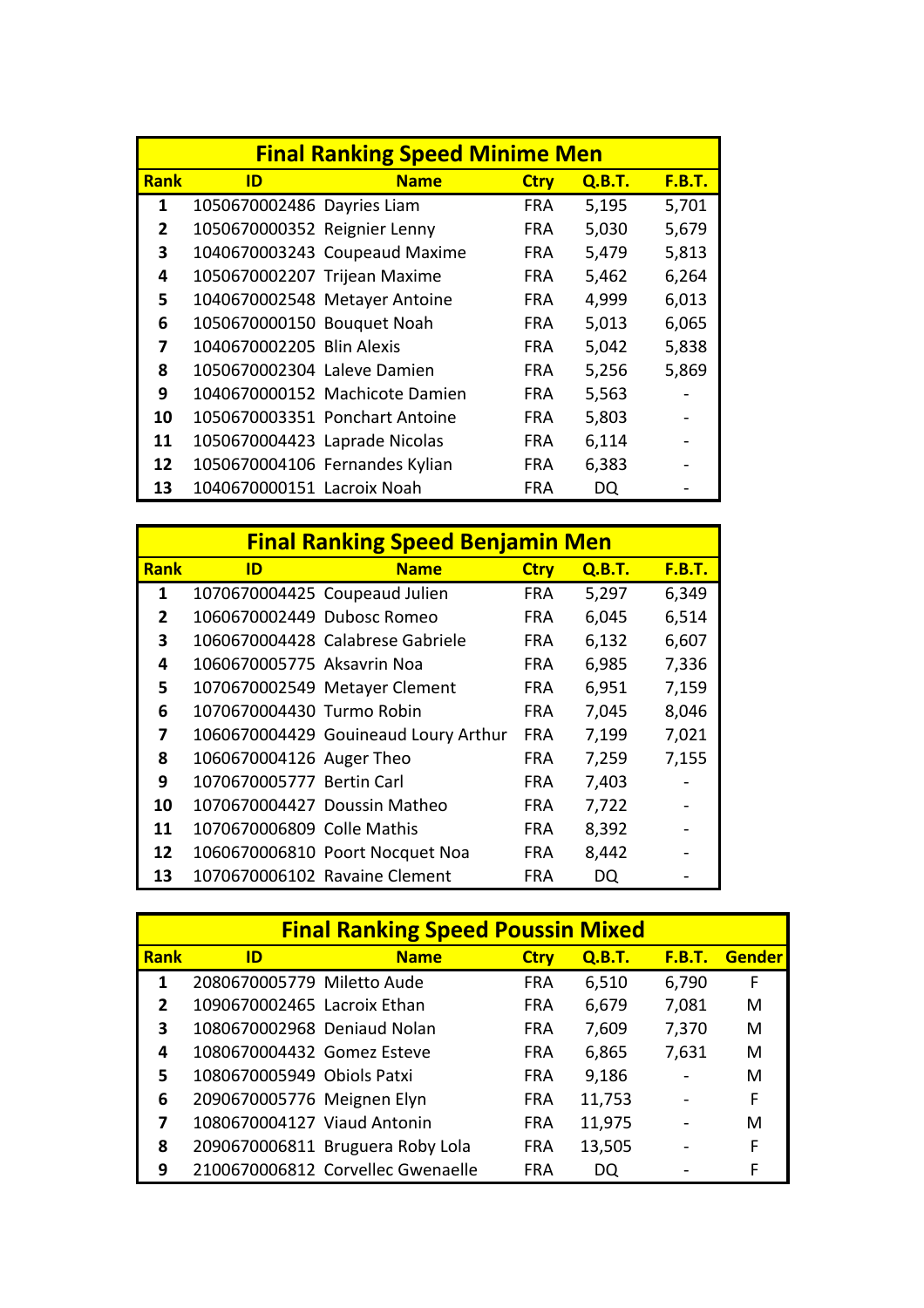|              | <b>Final Ranking Speed CJS Women</b> |                                  |             |        |               |  |  |  |
|--------------|--------------------------------------|----------------------------------|-------------|--------|---------------|--|--|--|
| <b>Rank</b>  | ID                                   | <b>Name</b>                      | <b>Ctry</b> | Q.B.T. | <u>F.B.T.</u> |  |  |  |
| 1            |                                      | 2980670000553 Moreno Laurine     | FRA.        | 4,925  | 5,481         |  |  |  |
| $\mathbf{2}$ | 2000670000168 Zanette Laura          |                                  | FRA.        | 5,583  | 5,886         |  |  |  |
| 3            | 2010670000246 Bersoult Julie         |                                  | <b>FRA</b>  | 5,273  | 5,811         |  |  |  |
| 4            | 2020670002202 Lopes Christina        |                                  | <b>FRA</b>  | 5,425  | 6,168         |  |  |  |
| 5            | 2930670000244 Autin Bettina          |                                  | FRA.        | 5,385  | 6,656         |  |  |  |
| 6            |                                      | 2020670003249 Sochay Melyssandre | FRA.        | 5,442  | 6,934         |  |  |  |
| 7            |                                      | 2980670003122 Loutrein Oceane    | <b>FRA</b>  | 5,600  | 6,613         |  |  |  |
| 8            |                                      | 2940670002225 Inbaraj Gabrielle  | <b>FRA</b>  | 5,606  | 6,928         |  |  |  |
| 9            |                                      | 2000670000167 Chagnaud Marie     | <b>FRA</b>  | 5,615  |               |  |  |  |
| 10           |                                      | 2020670000451 Castanheira Aude   | FRA.        | 5,693  |               |  |  |  |
| 11           | 2960670002209 Corcinos Elodie        |                                  | FRA.        | 6,045  |               |  |  |  |
| 12           | 2020670004437 Labat Celya            |                                  | <b>FRA</b>  | 6,048  |               |  |  |  |
| 13           | 2030670003362 Lassaux Justine        |                                  | <b>FRA</b>  | 6,069  |               |  |  |  |
| 14           | 2950670002141 Chollon Shirley        |                                  | <b>FRA</b>  | 6,123  |               |  |  |  |
| 15           |                                      | 2030670003363 Sauget Maxence     | <b>FRA</b>  | 6,436  |               |  |  |  |

|                | <b>Final Ranking Speed BM Women</b> |                                    |             |        |               |  |  |  |
|----------------|-------------------------------------|------------------------------------|-------------|--------|---------------|--|--|--|
| <b>Rank</b>    | ID                                  | <b>Name</b>                        | <b>Ctry</b> | Q.B.T. | <b>F.B.T.</b> |  |  |  |
| 1              | 2040670003233 Darrigrand Lea        |                                    | <b>FRA</b>  | 5,394  | 6,383         |  |  |  |
| $\overline{2}$ | 2040670000224 Bescond Lou           |                                    | <b>FRA</b>  | 6,061  | 6,356         |  |  |  |
| 3              |                                     | 2050670004438 Simon Touroumire Eva | <b>FRA</b>  | 6,411  | 6,779         |  |  |  |
| 4              | 2040670000143 Briot Noelie          |                                    | <b>FRA</b>  | 6,347  | 6,890         |  |  |  |
| 5              | 2070670002204 Blin Lisa             |                                    | <b>FRA</b>  | 6,568  | 7,211         |  |  |  |
| 6              | 2070670003057 Simon Anaelle         |                                    | <b>FRA</b>  | 7,179  | 8,116         |  |  |  |
| 7              |                                     | 2060670003347 Burasovitch Mayrin   | <b>FRA</b>  | 7,988  | 9,804         |  |  |  |
| 8              | 2070670004132 Roux Angelina         |                                    | <b>FRA</b>  | 8,198  | 8,351         |  |  |  |
| 9              | 2070670006100 Ravaine Carla         |                                    | <b>FRA</b>  | 8,562  |               |  |  |  |
| 10             |                                     | 2060670005767 Delhomme Lou-Anne    | <b>FRA</b>  | 9,334  |               |  |  |  |
| 11             | 2060670005948 Merle Alaia           |                                    | FRA         | 9,850  |               |  |  |  |
| 12             |                                     | 2070670006813 Corvellec Clarisse   | <b>FRA</b>  | 10,697 |               |  |  |  |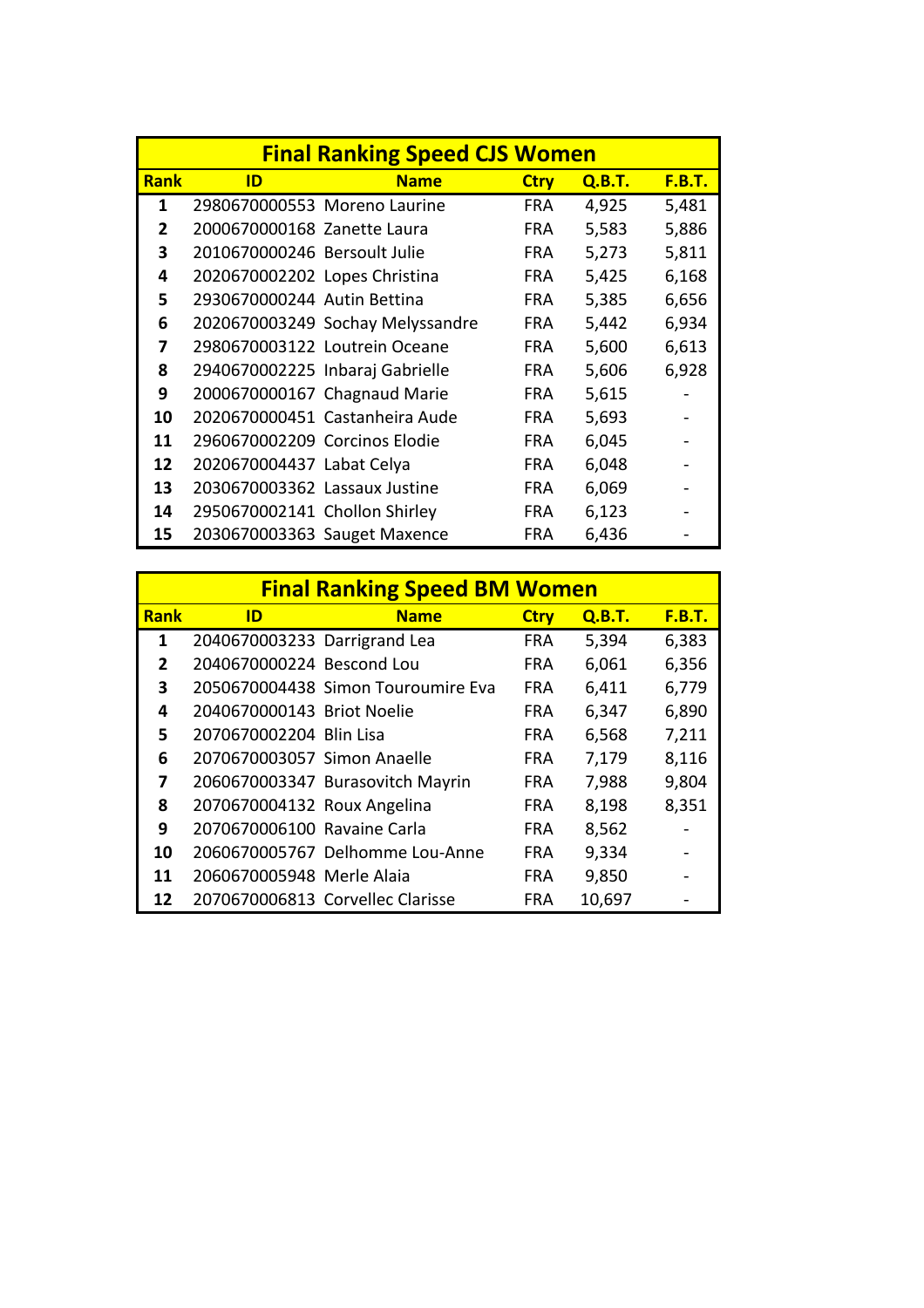|              |                              | <b>Final Ranking Free Jump JS Men</b> |             |                  |
|--------------|------------------------------|---------------------------------------|-------------|------------------|
| <b>Rank</b>  | ID                           | <b>Name</b>                           | <b>Ctry</b> | <b>Best Jump</b> |
| 1            | 1990670002461 Baert Alexis   |                                       | <b>FRA</b>  | 135              |
| $\mathbf{2}$ | 1920670002318 Briex Oscar    |                                       | <b>FRA</b>  | 130              |
| 3            | 1000670004274 Andre Theo     |                                       | <b>FRA</b>  | 120              |
| 4            | 1950670002458 Couitti Dylan  |                                       | <b>FRA</b>  | 120              |
| 4            | 1860670002189 Sow Guy        |                                       | <b>FRA</b>  | 120              |
| 6            | 1880670001932 Escarpe Jeremy |                                       | <b>FRA</b>  | 110              |
| 6            | 1060670002138 Le Goff Kieran |                                       | <b>FRA</b>  | 110              |
| 6            |                              | 1940670000541 Moreno Benjamin         | <b>FRA</b>  | 110              |
| 6            |                              | 1000670005772 Chabert Christopher     | <b>FRA</b>  | 110              |
| 10           |                              | 1990670006814 Lheureux Antoine        | <b>FRA</b>  | 0                |
| 10           |                              | 1790670004116 Auger Guillaume         | FRA         |                  |

|      | <b>Final Ranking Free Jump MC Men</b> |                                |             |                  |  |  |  |  |
|------|---------------------------------------|--------------------------------|-------------|------------------|--|--|--|--|
| Rank | ID                                    | <b>Name</b>                    | <b>Ctry</b> | <b>Best Jump</b> |  |  |  |  |
| 1    | 1020670004421 Leleu Eliott            |                                | <b>FRA</b>  | 125              |  |  |  |  |
| 2    | 1020670006815 Ney Alexandre           |                                | <b>FRA</b>  | 120              |  |  |  |  |
| 3    | 1020670005773 Larroche Paul           |                                | <b>FRA</b>  | 115              |  |  |  |  |
| 4    | 1040670000151 Lacroix Noah            |                                | <b>FRA</b>  | 110              |  |  |  |  |
| 5.   |                                       | 1050670003351 Ponchart Antoine | <b>FRA</b>  | 100              |  |  |  |  |
| 6    | 1050670002486 Dayries Liam            |                                | <b>FRA</b>  | 90               |  |  |  |  |
| 6    | 1030670004119 Auger Kiliane           |                                | FRA         | 90               |  |  |  |  |
| 8    | 1050670002304 Laleve Damien           |                                | <b>FRA</b>  | 90               |  |  |  |  |
| 9    |                                       | 1050670004106 Fernandes Kylian | <b>FRA</b>  |                  |  |  |  |  |

|              | <b>Final Ranking Free Jump B Men</b> |                                 |             |                  |  |  |  |  |
|--------------|--------------------------------------|---------------------------------|-------------|------------------|--|--|--|--|
| <b>Rank</b>  | ID                                   | <b>Name</b>                     | <b>Ctry</b> | <b>Best Jump</b> |  |  |  |  |
| 1            | 1060670004124 Viaud Julien           |                                 | <b>FRA</b>  | 100              |  |  |  |  |
| $\mathbf{2}$ | 1070670004430 Turmo Robin            |                                 | <b>FRA</b>  | 95               |  |  |  |  |
| 3            | 1070670006809 Colle Mathis           |                                 | <b>FRA</b>  | 95               |  |  |  |  |
| 4            |                                      | 1060670006810 Poort Nocquet Noa | <b>FRA</b>  | 90               |  |  |  |  |
| 4            |                                      | 1070670004425 Coupeaud Julien   | <b>FRA</b>  | 90               |  |  |  |  |
| 6            | 1060670004126 Auger Theo             |                                 | <b>FRA</b>  | 80               |  |  |  |  |
| 7            |                                      | 1060670002303 Sauvant Thomas    | <b>FRA</b>  | 70               |  |  |  |  |
| 8            |                                      | 1070670002549 Metayer Clement   | FRA         |                  |  |  |  |  |

|             | <b>Final Ranking Free Jump Poussin Mixed</b> |             |             |                         |   |  |
|-------------|----------------------------------------------|-------------|-------------|-------------------------|---|--|
| <b>Rank</b> | ID                                           | <b>Name</b> | <b>Ctrv</b> | <b>Best Jump Gender</b> |   |  |
|             | 2080670005779 Miletto Aude                   |             | <b>FRA</b>  | 85                      |   |  |
|             | 1080670004127 Viaud Antonin                  |             | <b>FRA</b>  | 80                      | М |  |
| 3           | 1080670004432 Gomez Esteve                   |             | <b>FRA</b>  | 80                      | М |  |
| 4           | 1090670002465 Lacroix Ethan                  |             | <b>FRA</b>  | 75                      | M |  |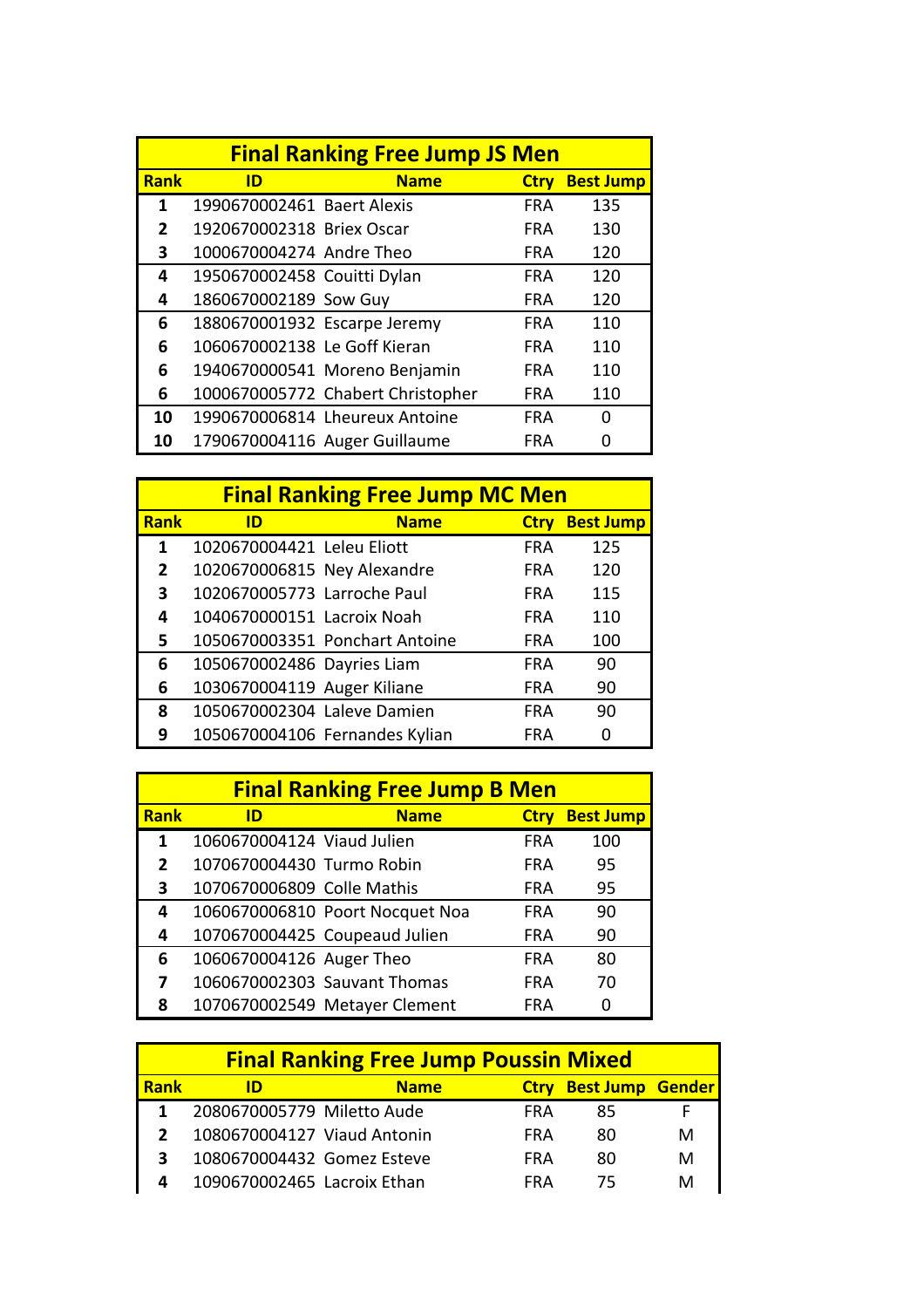| 5  | 1080670004868 Berhila Lounes |                                | FRA        | 70 | м |
|----|------------------------------|--------------------------------|------------|----|---|
| 6  | 1090670005781 Lacroix Paul   |                                | FRA        | 70 | м |
| 7  | 1080670005780 Sorge Arthur   |                                | <b>FRA</b> | 70 | М |
| 8  | 1080670005949 Obiols Patxi   |                                | <b>FRA</b> | 70 | м |
| 9  |                              | 1100670006167 Marechal Esteban | <b>FRA</b> | 65 | м |
| 10 |                              | 2090670004435 Benard Mathilde  | <b>FRA</b> | 65 | F |
| 11 | 1080670006816 Belaud Ylan    |                                | <b>FRA</b> | 65 | м |
| 12 | 2090670005776 Meignen Elyn   |                                | <b>FRA</b> | 50 | F |
| 13 | 1110670006817 Dubois Lucas   |                                | FRA        | 40 | м |

|             | <b>Final Ranking Free Jump MCJS Women</b> |                                    |             |                  |  |  |  |
|-------------|-------------------------------------------|------------------------------------|-------------|------------------|--|--|--|
| <b>Rank</b> | ID                                        | <b>Name</b>                        | <b>Ctry</b> | <b>Best Jump</b> |  |  |  |
| 1           | 2030670001011 Simon Emmy                  |                                    | <b>FRA</b>  | 100              |  |  |  |
| 2           |                                           | 2050670004438 Simon Touroumire Eva | FRA         | 100              |  |  |  |
| 3           | 2010670000246 Bersoult Julie              |                                    | <b>FRA</b>  | 100              |  |  |  |
| 4           | 2040670000143 Briot Noelie                |                                    | <b>FRA</b>  | 95               |  |  |  |
| 5           | 2960670002209 Corcinos Elodie             |                                    | <b>FRA</b>  | 90               |  |  |  |
| 6           | 2020670002202 Lopes Christina             |                                    | <b>FRA</b>  | 90               |  |  |  |
| 7           |                                           | 2050670006818 Domenge Marie        | <b>FRA</b>  | 90               |  |  |  |
| 8           | 2040670000224 Bescond Lou                 |                                    | <b>FRA</b>  | 90               |  |  |  |
| 8           |                                           | 2030670003363 Sauget Maxence       | <b>FRA</b>  | 90               |  |  |  |
| 10          | 2040670003233 Darrigrand Lea              |                                    | <b>FRA</b>  | 70               |  |  |  |
| 11          | 2020670004437 Labat Celya                 |                                    | FRA         | 60               |  |  |  |

| <b>Final Ranking Free Jump B Women</b> |                             |                                  |             |                  |
|----------------------------------------|-----------------------------|----------------------------------|-------------|------------------|
| <b>Rank</b>                            | ID                          | <b>Name</b>                      | <b>Ctrv</b> | <b>Best Jump</b> |
|                                        |                             | 2060670003347 Burasovitch Mayrin | <b>FRA</b>  | 97               |
| 2                                      | 2060670001004 Faria Edwina  |                                  | <b>FRA</b>  | 97               |
| 3                                      | 2070670004132 Roux Angelina |                                  | <b>FRA</b>  | 90               |
| 4                                      | 2070670003057 Simon Anaelle |                                  | <b>FRA</b>  | 85               |
|                                        |                             | 2070670006813 Corvellec Clarisse | <b>FRA</b>  | 75               |
|                                        | 2060670005948 Merle Alaia   |                                  | <b>FRA</b>  | 50               |



## World Slalom Series .com